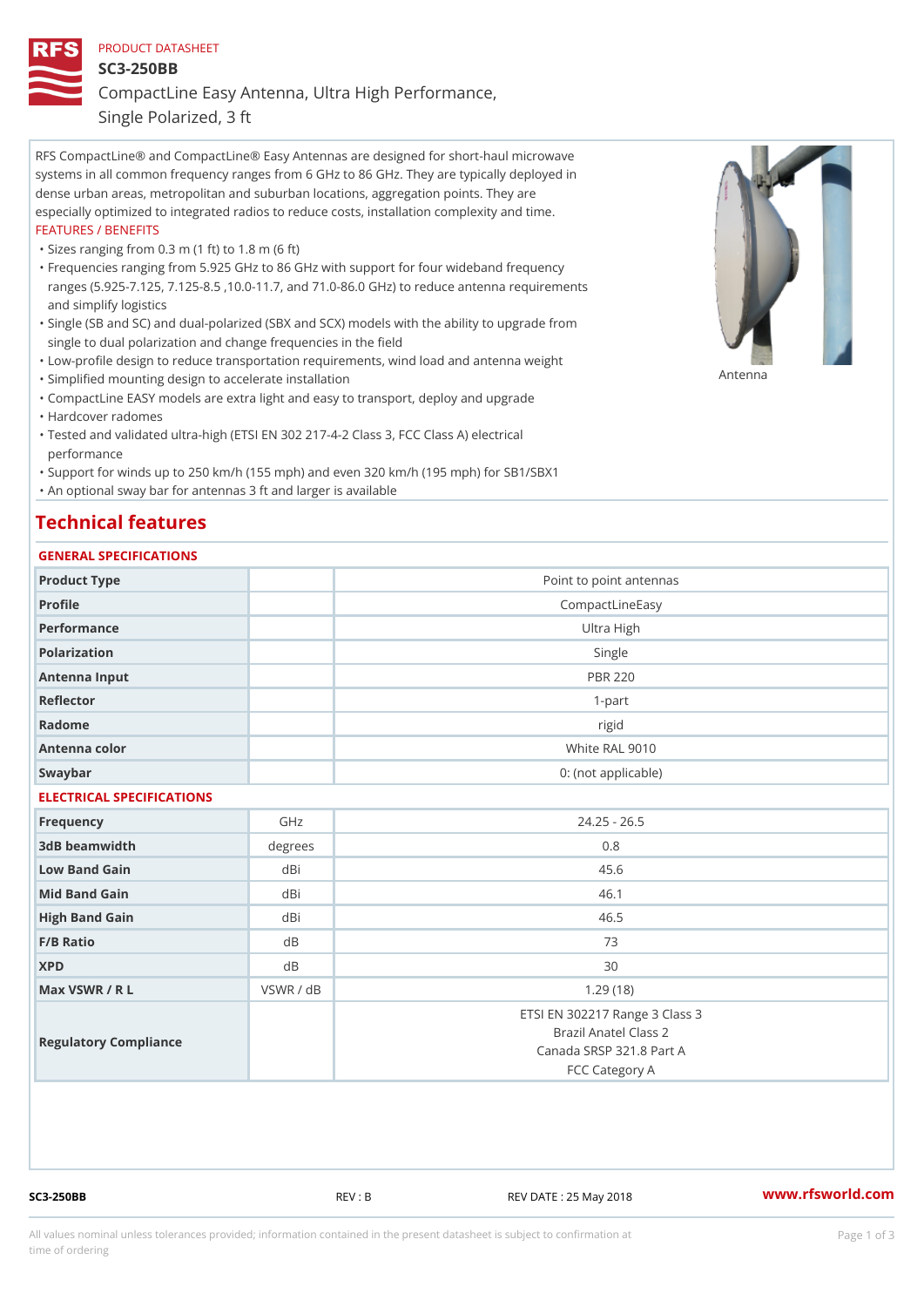## PRODUCT DATASHEET SC3-250BB CompactLine Easy Antenna, Ultra High Performance, Single Polarized, 3 ft

| MECHANICAL SPECIFICATIONS                                                                           |              |                                                   |
|-----------------------------------------------------------------------------------------------------|--------------|---------------------------------------------------|
| Diameter                                                                                            | ft $(m)$     | 3(0.9)                                            |
| Elevation Adjustment                                                                                | degrees      | ± 15                                              |
| Azimuth Adjustment                                                                                  | degrees      | ± 15                                              |
| Polarization Adjustment                                                                             | degrees      | ± 5                                               |
| Mounting Pipe Diameter<br>minimum                                                                   | $mm$ (in)    | 89(3.5)                                           |
| Mounting Pipe Diameter<br>maximum                                                                   | $mm$ (in)    | 114(4.5)                                          |
| Approximate Weight                                                                                  | kg (lb)      | 18(40)                                            |
| Survival Windspeed                                                                                  | $km/h$ (mph) | 252 (155)                                         |
| Operational Windspeed                                                                               | $km/h$ (mph) | 140 (87)                                          |
| <b>STRUCTURE</b>                                                                                    |              |                                                   |
| Radome Material                                                                                     |              | rigid                                             |
| FURTHER ACCESSORIES                                                                                 |              |                                                   |
| optional Swaybar                                                                                    |              | 1: SMA-SK-3 (1.35 m x Ø33 mm)                     |
| Further Accessories                                                                                 |              | SMA-SKO-UNIVERSAL : Universal sway bar fixation l |
| MOUNTOUTLINE                                                                                        |              |                                                   |
| m m<br>$Dimension_A$<br>(in)                                                                        |              | 999 (39.33)                                       |
| m m<br>$Dimen sion_B$<br>(in)                                                                       |              | 375 (15)                                          |
| m m<br>$Dimension_C$<br>(in)                                                                        |              | 56(2.2)                                           |
| $Dim_D - D -$<br>m m<br>89mm (3.5_in) Pi(pine                                                       |              | 379.5(14.9)                                       |
| $Dim_D - D -$<br>m m<br>$114$ m m $(4.5$ ir $)$ $\sqrt{$ ii $\sqrt{p}}$ $\ge$                       |              | 392 (15.5)                                        |
| m m<br>$Dimension$ _E<br>(in)                                                                       |              | 79 (3)                                            |
| m m<br>$Dimen sion_F$<br>(in)                                                                       |              | 182(7)                                            |
| WINDLOAD                                                                                            |              |                                                   |
| Fs Side force<br>$max.$ @<br>survival $w \nmid N$ ( $ b$ )<br>speed                                 | 1451 (326)   |                                                   |
| Fa Axial force<br>$max.$ @<br>survival $wined$ ( $\vert b)$ )<br>speed                              | 2930 (659)   |                                                   |
| M Torque<br>$maximum$ @<br>N m<br>survival wind<br>l b<br>$\uparrow$ t )<br>speed Nm (ft)<br>$1b$ ) | 1213 (895)   |                                                   |

SC3-250BB REV : B REV : REV DATE : 25 May 2018 WWW.rfsworld.com